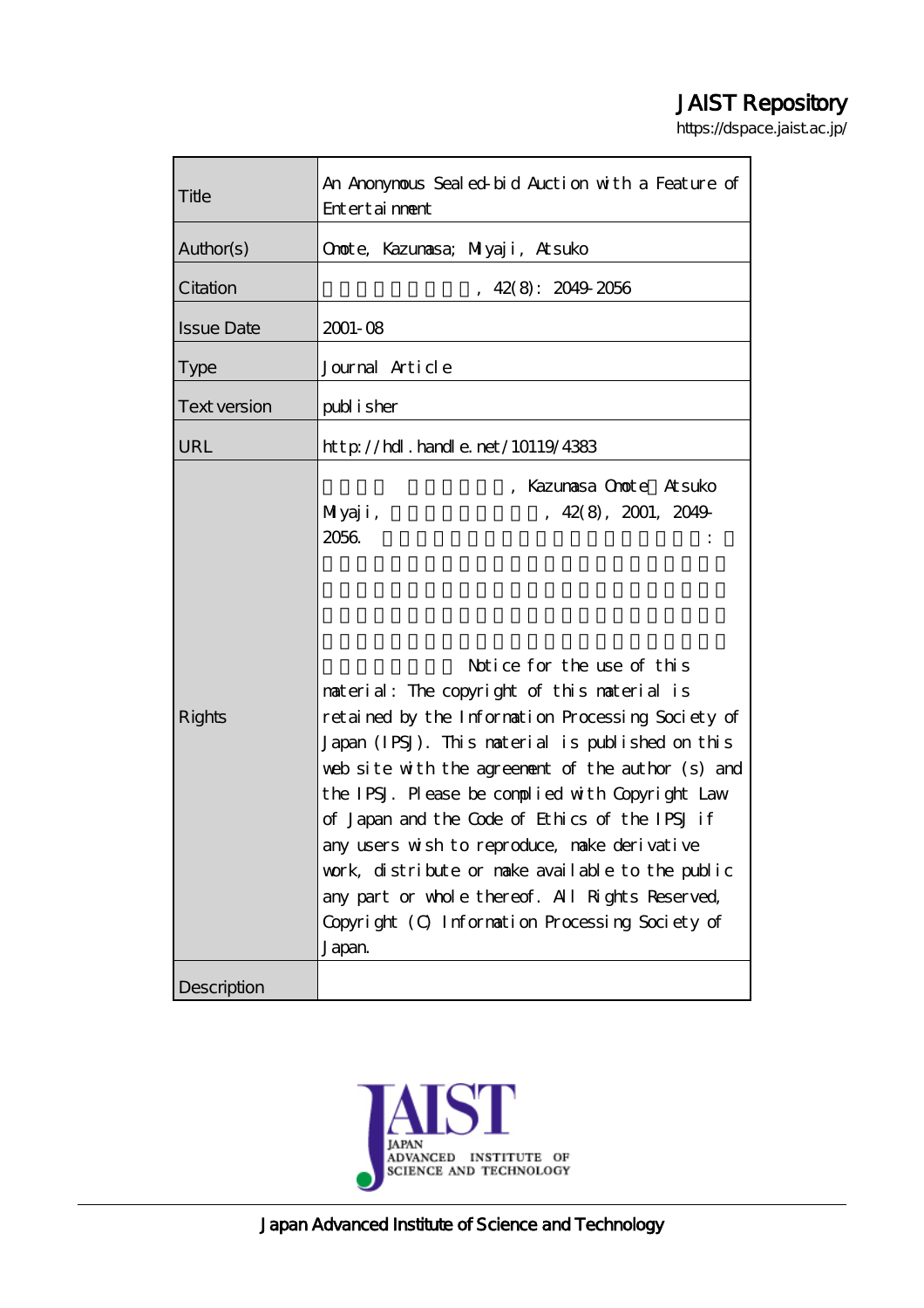# **An Anonymous Sealed-bid Auction with a Feature of Entertainment**

KAZUMASA OMOTE<sup>†</sup> and ATSUKO MIYAJI<sup>†</sup>

Some works about an electronic *sealed-bid auction* protocol<sup>1</sup>),3),5)∼10),15),16),18) have been proposed. An electronic auction scheme should satisfy the following seven properties: (a) Fair of bidders; (b) Bid security; (c) Anonymity; (d) Validity of winning bids; (e) Nonrepudiation; (f) Robustness; and (g) Efficient bidding points. Many previous schemes do not realize anonymity for an auction manager. In this paper, we propose a new electronic sealedbid auction that realizes anonymity for an auction manager, maintaining both computational and round complexity low. We represent a bid efficiently by using binary trees: for  $2^k$  bidding points, the size of the representation of bids is just *k*. Furthermore, we introduce a new idea of entertainment to the opening phase by decreasing winner candidates little by little. Our notion is very attractive and new since all previous works on a sealed-bid auction aim at "efficiency" but not "entertainment" seen in English auction. The main features of our scheme are: anonymity for a single *AM*, efficient bidding points and entertainment.

#### **1. Introduction**

Auction is a price-decision system based on a market principle, but not a fixed price. An auction price would reflect a market price more clearly than a fixed price since it is decided by bidders. There are many different types of auction. An *English auction* is the most familiar type. In an English auction, each bidder offers the higher price for goods one by one, and finally a bidder who offers the highest price gets the goods. Each bidder participates in the price-decision process and enjoys it. So an English auction has a feature of *entertainment* as well as a price-decision system. A *sealed-bid auction* is another type, in which each bidder secretly submits a bid to AM only once. Therefore a sealed-bid auction decides the price more efficiently than an English auction. However, all bidders cannot enjoy the price-decision process. A sealed-bid auction would not have a feature of entertainment. In real (i.e., non-electronic) auction, both types are held and desired. On the other hand, many electronic auction schemes realize a sealed-bid auction<sup>1</sup>),3),5)∼10),15),16),18). We note that all electronic auction aims at efficiency but not a feature of entertainment.

There are mainly three entities in an auction, an auction manager  $(\mathcal{AM})$ , a vendor  $(\mathcal{V})$  and a bidder  $(\mathcal{B})$ . This basic component is also used in an electronic auction. Each role is as follows:

• **Auction Manager** (AM)**:** This includes

an auctioneer. AM sponsors several auctions.

- **Vendor**  $(V)$ : Vendor wants to sell her/his goods and is registered to AM.
- **Bidder**  $(\mathcal{B})$ : Bidder wants to buy goods and is registered to AM.

 $V$  only requests an auction to  $AM$  and communicates with neither  $AM$  nor  $B$  while an auction is held. An auction process is conducted between  $AM$  and  $B$ . The following are seven properties required in an electronic auction scheme:

- (a) **Fair of bidders:** all bidders can look a proper polling on Internet.
- (b) **Bid security:** nobody can forge (falsify) and tap a bid.
- (c) **Anonymity:** nobody knows the correspondence of a bidder to a bid even after the opening phase. Note that, in an electronic auction, this does not mean the secrecy of loosing bids. Anonymity can be realized even if some loosing bids are revealed.
- (d) **Validity of winning bids:** a protocol can prove that a winning bid is the highest or the lowest values of all bids.
- (e) **Non-repudiation:** a winner cannot deny that she/he submitted the winning bid after the winning bid is opened.
- (f) **Robustness:** even if a bidder sends an invalid bid, the auction process is unaffected.
- (g) **Efficient bidding points:** if the bidding points are set up discretely, many bidding points are desirable.
- In addition to the above seven properties, a

*<sup>†</sup>* Japan Advanced Institute of Science and Technology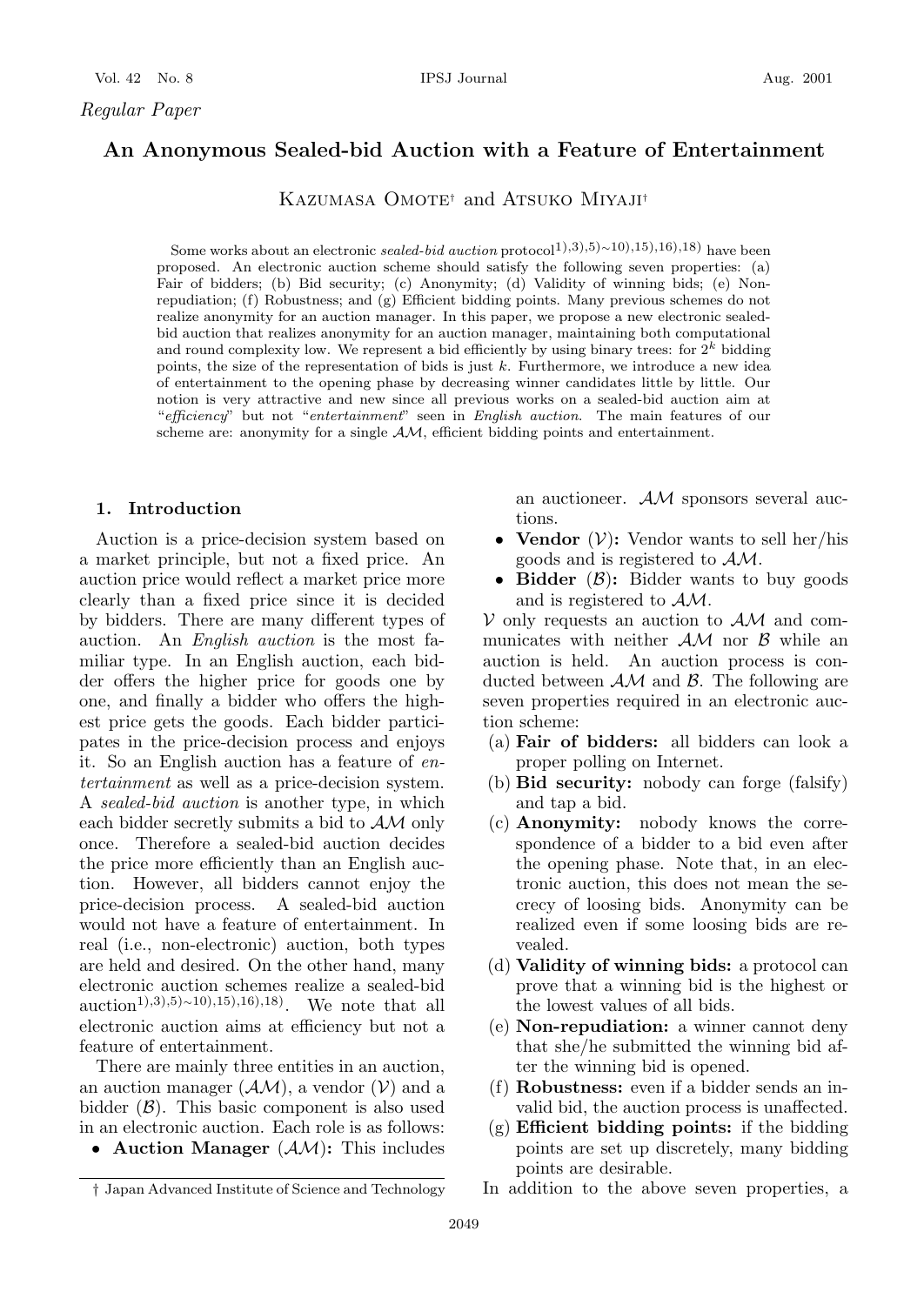sealed-bid auction requires the following property.

# (h) **Secrecy of loosing bids:** a protocol keeps loosing bids secret.

Apparently the secrecy of loosing bids is not required in an English auction since all loosing bids are revealed. Therefore the necessity of secrecy of loosing bids depends on targeting what electronic auction. As we will describe below, we aim at a sealed-bid auction with a feature of English auction. So our scheme reveals only part of distribution of bids but not reveal loosing bids directly.

Various works about an electronic auction have been proposed. The timing when each bidder sends a bid in realtime Internet English auction is considered<sup>12)</sup>. Sealed-bid auctions are investigated in some works1),3),5)∼10),15),16),18) and a *second-price*  $auction$  is also discussed<sup>4</sup>). A second-price auction is a kind of sealed-bid auction: a bidder who offers the highest price gets the good in the second price. For anonymity, a bid<sup>3</sup><sup>3</sup>,<sup>4</sup>),<sup>6</sup> or the opening function<sup>15)</sup> is distributed among  $AMs$  by using the secret sharing technique<sup>17</sup>. In this technique, however, anonymity on the correspondence of a bidder to a bid should leak out by a dealer<sup>3),15</sup> or a collusion of  $\mathcal{AM}s$  forming a quorum<sup>4),6)</sup>. Usually plural  $\mathcal{AM}s$  require more communication  $\cos t^{3}$ , 4), 6) or more computation amount<sup>15)</sup>. Although the schemes<sup>5),9)</sup> realize anonymity for AM, all bids are opened after the bidding phase. These schemes do not satisfy secrecy of loosing bids at all. On the other hand, the schemes<sup>7</sup>,8),16),18) do not realize the anonymity for AM. The previous schemes<sup>1),10)</sup> use two kinds of auction servers  $(\mathcal{AM})$ . However the scheme<sup>1)</sup> does not realize anonymity for one server and discloses a order of all bids for the server. The scheme<sup>10)</sup> is presented in section 2. In this paper, anonymity is realized for a single  $AM$  without directly revealing whole distribution of bids.

Bidding points are usually set up discretely in advance in order to realize secrecy of loosing bids<sup>1</sup>),<sup>4</sup>),6),7),10),15),16),18). On the other hand, we use the discrete bidding points in order to realize anonymity for a single  $AM$  like the schemes<sup>5),9)</sup> and not to reveal loosing bids directly.

A one-way hash function instead of a public key cryptosystem is used by introducing the way of "PayWord"<sup>14)</sup>, which exceedingly decrease the computational complexity<sup>7),18)</sup>.

However, unfortunately the size of representation of bids directly depends on the number of bidding points<sup>6),7),16),18</sup>): for  $2^k$  bidding points, the size of the representation of bids is just  $2^k$ . Therefore the more bidding points are set up, the more communication or computation amount is required in the bidding or opening phase. Two previous schemes<sup>1),10)</sup> has a fairly efficient opening phase: for  $2^k$  bidding points, the size of the representation of bids is just  $k$ .

On the other hand, a bid is efficiently represented as an encryption of a known message<sup>15)</sup>, which does not depend on the number of bidding points. Therefore it improves the representation of bids. However it costs much computation time in the opening phase: it repeats  $n$ times decryption of ElGamal or RSA cryptosystems until the winning bids are decided, where n is the number of bidders. Apparently it is not suited for handling many bidders. In this paper the computational and round complexity in the opening phase depends on mainly (probabilistically)  $k$ , but not directly on the number of bidders. Our scheme can well handle both tie bids and many bidders, and also represents a bid with the size k for  $2^k$  bidding points.

Up to the present, most auction schemes aim at realizing sealed-bid auction faithfully, whose concern is both "anonymity" and "efficiency". Entertainment seen in a real English auction has not been discussed before. In this paper, we introduce a new idea of entertainment to the opening phase by decreasing winner candidates little by little. Our price-decision process looks like a winner-decision process in lottery tickets. Note that the computational and round complexity for a bidder in the openingphase is negligible low on the average (see Section 6).

Our electronic auction scheme satisfies the above seven properties. Main features in our scheme are as follows:

- **Perfect anonymity with low computational and low round complexity:** Perfect anonymity means that nobody (including  $AM$ ) can identify a bidder for her/his bid except for a winning bid even after the opening phase. Our scheme realizes perfect anonymity with both low computational and low round complexity.
- **Efficient bidding points:** a bid is represented efficiently by using binary trees: for  $2<sup>k</sup>$  bidding points, the size of the representation of bids is just  $k$ .
- **Entertainment:** Entertainment means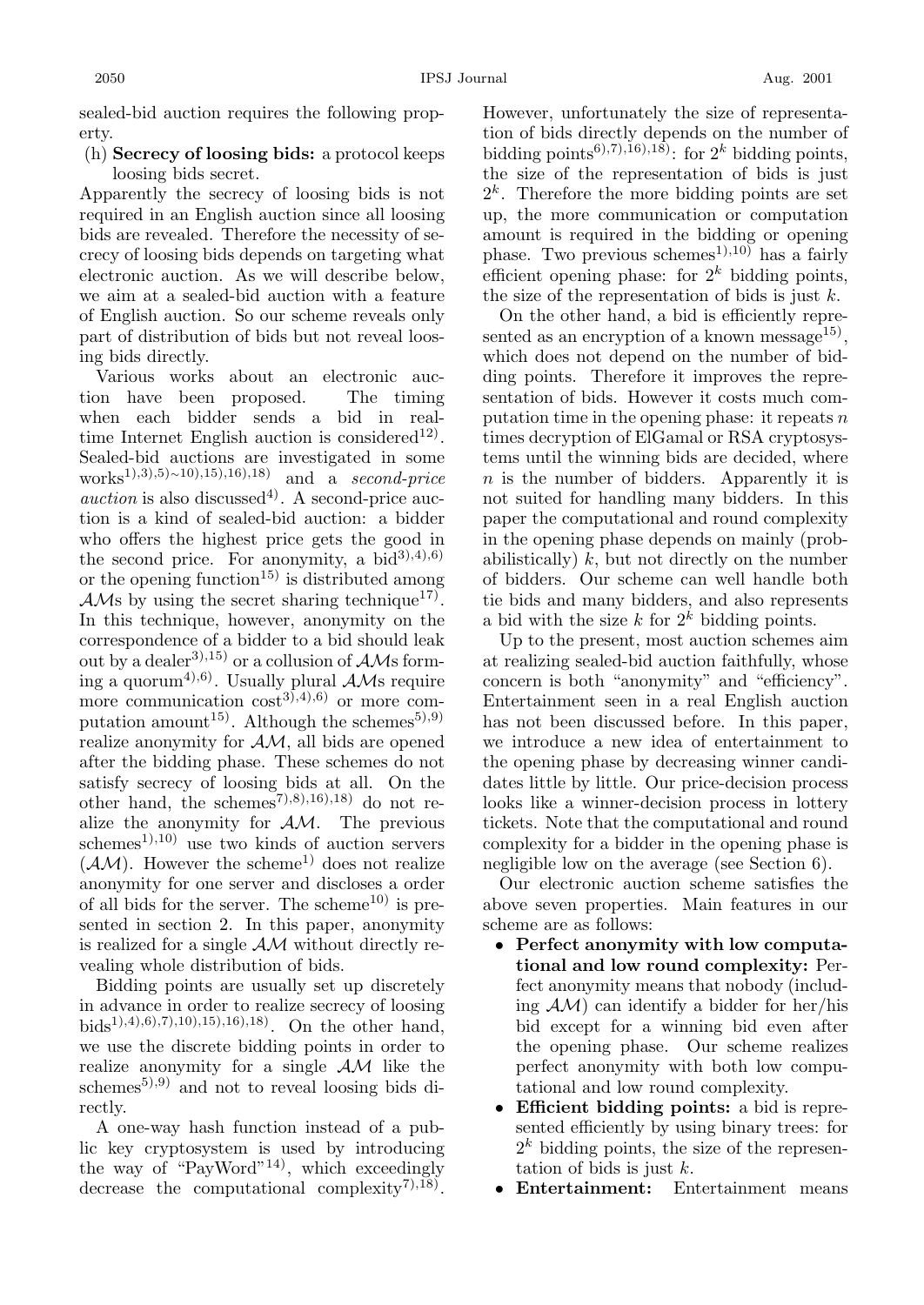that many bidders can enjoy the opening phase by decreasingwinner candidates little by little.

This paper is organized as follows. Section 2 summarizes a previous scheme. Section 3 explains our basic model and presents two practical schemes, on DLP-based scheme and a oneway-hash-function-based scheme. Section 4 investigates security of our scheme. Section 5 discusses the properties and Section 6 presents performance.

# **2. Previous Scheme**

In this section, we summarize a previous  $scheme<sup>10</sup>$  and discuss the weaknesses. This scheme is a sealed-bid auction that has an efficient opening process similar to our scheme.

## **2.1 Outline**

This scheme has two entities  $\mathcal{A}I$  and  $\mathcal{A}\mathcal{M}$ :  $\mathcal{A}I$  generates programs for computing a winning bid and  $AM$  is an auction manager as usual.  $\mathcal{A}I$  uses a public key encryption. First AM publishes  $L = 2^k$  bidding points and  $AT$ 's public key  $E_{\mathcal{A}I}$ , while  $AT$  publishes  $c =$  $g^r \pmod{p}$  (p is a prime, r is a secret random number and  $q$  is a basepoint on which the discrete log problem is hard) and keeps the two kinds of a bidder  $\mathcal{B}_i$ 's values  $m_{i,j}^0, m_{i,j}^1$  ( $i \in [1, n], j \in [1, k]$ ) secret. The values  $m_{i,j}^0$  and  $m_{i,j}^1$  are proposition in  $\mathbb{R}$  $m_{i,j}^1$  express the bit 0 and 1, respectively. Each  $\mathcal{B}_{i}$  engages in a 1-out-of-2 proxy oblivious trans- $B_i$  engages in a 1-out-of-2 proxy oblivious transfer protocol for each bit of her/his bid value  $M_i$ . The basic steps is as follows:

- (1)  $\mathcal{B}_i$  selects her/his secret keys  $\{x_{i,j}\}\$ and computes  $g^{x_{i,j}}$  and  $c/g^{x_{i,j}} = g^{r-x_{i,j}}$  (j ∈  $[1, k]$ ).  $\mathcal{B}_i$  sends both  $\{x_{i,j}\}\$ and  $E_{\mathcal{AI}}(g^{\alpha_{i,j}})$  to  $\mathcal{AM}$ , where  $\alpha_{i,j}$  is either  $x_{i,j}$  or  $r - x_{i,j}$ .
- (2) AM forwards only  $E_{\mathcal{AI}}(g^{\alpha_{i,j}})$  to  $\mathcal{AI},$ who decrypts  $g^{\alpha_{i,j}}$  from  $E_{\mathcal{AI}}(g^{\alpha_{i,j}})$ .
- $(3)$  In return,  $\overline{\mathcal{AI}}$  sends  $(g^{\ell_j}, g^{\alpha_{i,j}\ell_j} \oplus$  $m_{i,j}^0$ ,  $(c/g^{\alpha_{i,j}})^{\ell_j} \oplus m_{i,j}^1$ )  $(j \in [1, k])$  to  $A \setminus \ell_i$  is a random number)  $AM$  ( $\ell_j$  is a random number).
- (4) AM can decrypt  $m_{i,j}^*$  using  $x_{i,j}$  corresponding to  $\mathcal{B}$ . Note that  $m^*$ ,  $(i \in \mathcal{A})$ sponding to  $\mathcal{B}_i$ . Note that  $m^*_{i,j}$  (j  $\in$ sponding to  $\mathcal{B}_i$ . Note that  $m_{i,j}^*$  ( $j \in [1, k]$ ) is either  $m_{i,j}^0$  or  $m_{i,j}^1$ . Then  $\mathcal{AM}$ <br>inputs  $m_{i,j}^*$  ( $i \in [1, n]$ ,  $j \in [1, k]$ ) to a pro-<br>gram which outputs the value M corregram, which outputs the value  $M_p$  corresponding to a winner  $\mathcal{B}_p$ .

#### **2.2 Weaknesses**

There are four weaknesses in the previous

scheme.

- Anonymity on the correspondence of a bidder to a bid is not realized if  $\mathcal{A}I$  and  $\mathcal{A}\mathcal{M}$ cooperate.
- If  $AM$  colludes with  $AI$ ,  $AM$  can get the bid value of all bidders without usinga program.
- If  $\mathcal{A}I$  colludes with a bidder  $\mathcal{B}_i$ ,  $\mathcal{A}I$  can make such a faulty program that  $\mathcal{B}_i$  always becomes a winner.
- A winner with her/his winning bid is decided as soon as a program has been conducted. Therefore no bidder can enjoy the opening phase.

## **3. Our Scheme**

We propose an electronic sealed-bid auction scheme which satisfies the perfect anonymity except for a winning bid even after the opening phase, efficient bid representation by using binary trees, and a feature of entertainment in the opening phase. We use the discrete bidding points in order to realize anonymity for a single  $AM$  like the schemes<sup>5),9)</sup> and not to reveal loosingbids directly. Our scheme does not rely on an anonymous channel since any bid is placed anonymously. Our system can be implemented with the public key technology, cryptographic one-way functions and a public bulletin board like Ref. 16). For simplicity, we assume the winners to be the one who places the highest bid among a set of bidding points.

# **3.1 Explanation of Notations**

Notations are defined as follows:

n : a number of bidders,  $k$  : a number of bits,  $L$  : a number of bidding points  $(L = 2^k),$ i : an index for  $\mathcal{B}$   $(i = 1, \dots, n),$  $r_i, \tilde{r_i}, R_i$  : a random number for  $\mathcal{B}_i$ ,<br>  $x_i$  : a secret key of  $\mathcal{B}_i$ ,  $x_i$  : a secret key of  $\mathcal{B}_i$ ,<br>  $y_i$  : a public key of  $\mathcal{B}_i$ ,  $y_i$  : a public key of  $\mathcal{B}_i$ ,<br>  $x_C$  : a secret key of  $\mathcal{A}\Lambda$  $x_C$  : a secret key of  $AM$ ,<br> $y_C$  : a public key of  $AM$ .  $y_C$  : a public key of  $\mathcal{AM}$ ,<br> $Enc(K, D)$  : a public key encryptic : a public key encryption and  $Dec(K, D)$  decryption, which are a probabilistic encryption like ElGamal-encryption2)  $(K:key, D: data),$ **M**<sub>i</sub> : a bid vector for  $\mathcal{B}_i$ ,<br> $f(\cdot)$  : a one-way function : a one-way function (e.g., DLP, a hash function).

This scheme can also implement the second price sealed-bid auction by changing the program.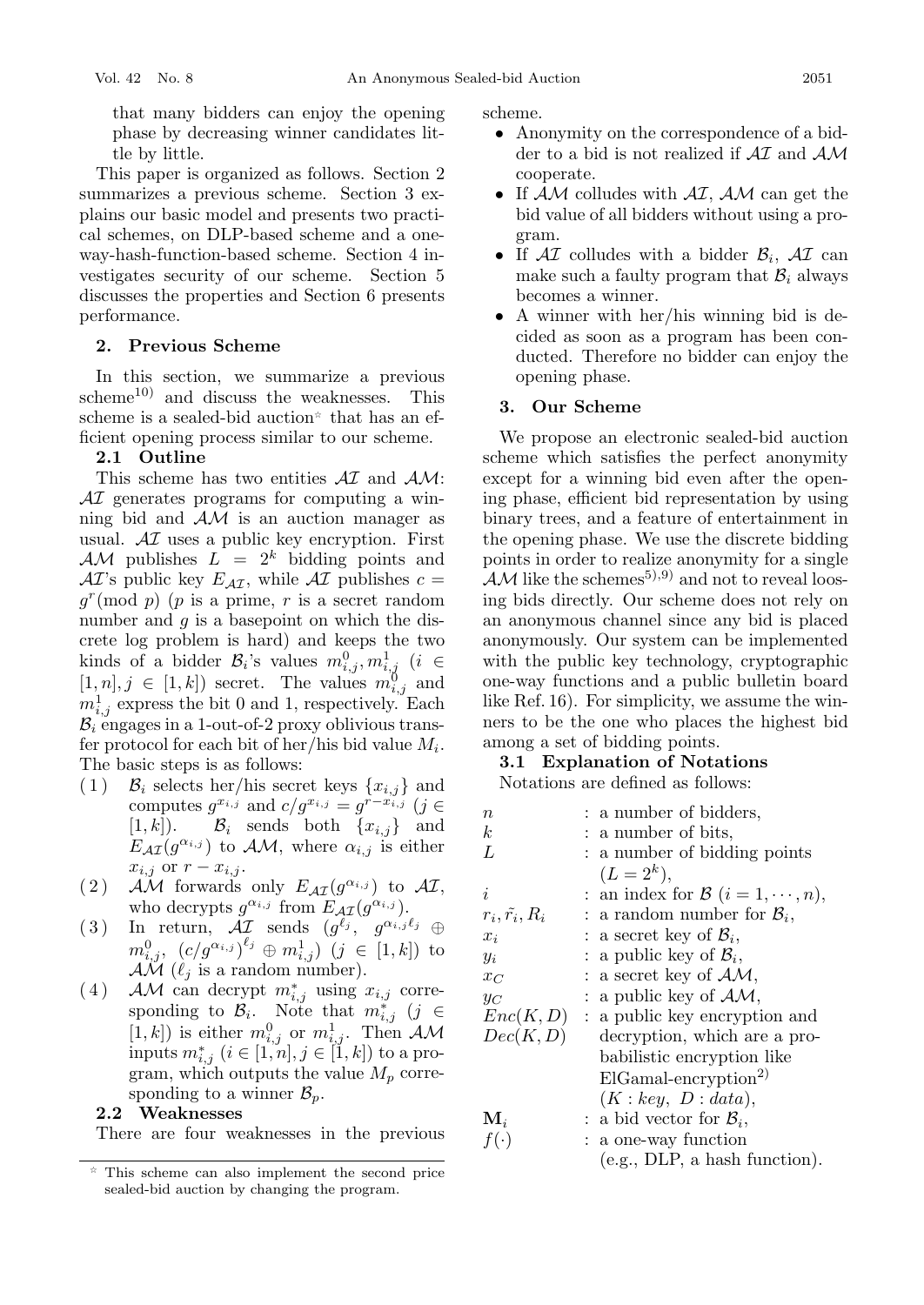

**Fig. 1** Example of bidding points.

## **3.2 Preliminary**

- **Initialization:** AM sets up a one-way function f and publishes f to all  $\mathcal{B}s$ .
- **Requesting by vendor:** V requests an auction to  $AM$  in selling her/his goods.
- **Entry of bidders:** Before starting an auction, bidders which want to buy goods execute the following procedure: first generate a pair of secret key  $x_i$  and public key  $y_i$ , send  $y_i$  to  $\mathcal{AM}$  and get its certificate by AM.
- **Setting up of bidding points:** AM sets up  $L = 2^k$  bidding points for a good requested by  $\mathcal V$ .

#### **3.3 Bidding Points**

The bidding points are efficiently set up by AM. For example, eight bidding points are given by three bits in **Fig. 1**. Generally, there are  $2^k$  (= L) bidding points for k bits. Note that a bid is represented by a bid vector  $M_i$ , whose size depends on only  $k$ . As a result, it is possible to handle more bidding points. A binary expression can reduce the probability of bidder's tie of bid since it can set up many bidding points.

#### **3.4 Bid Vector**

When  $\mathcal{B}_i$  places a bid  $v_{b_i}$  (k-bit) to  $\mathcal{AM}, \mathcal{B}_i$ sends a bid vector  $M_i$ . The format of  $M_i$  is defined as follows:

$$
\mathbf{M}_{i} = [\text{bit}_{1}, \cdots, \text{ bit}_{k}, \mathcal{B}_{i} \text{'s } ID, \mathbf{M}_{i} \text{'s } ID]
$$

$$
= [M_{i,1}, \cdots, M_{i,k}, M_{i,k+1}, M_{i,k+2}],
$$

$$
1 \le t \le k
$$

$$
M_{i,t}
$$

$$
(sk-t+1) \oplus sk-t(n) \quad (if k+1) \ne t \ne t(n+1)
$$

$$
= \begin{cases} f^{k-t+1}(r_i) \oplus f^{k-t}(r_i) & \text{(if bit}_t = 1) \\ f^{k-t+1}(r_i) \oplus R_{i,k-t} & \text{(otherwise)}, \end{cases}
$$

$$
t = k + 1
$$
  
\n
$$
M_{i,k+1} = r_i \oplus x_i,
$$
  
\n
$$
t = k + 2
$$

$$
M_{i,k+2} = Enc(y_C, \tilde{r_i})
$$

 $M_{i,k+2} = Enc(y_C, \tilde{r}_i),$ <br>where  $\oplus$  means the bit-wise exclusive or. Note

that a function f satisfies  $f^k(r) = f(f^{k-1}(r)).$ Here we denote the t-th row of  $\mathbf{M}_i$  by  $M_{i,t}$  (1  $\leq$  $t \leq k+2$ ).

The bid vector  $M_i$  consists of the values expressing **0** or **1** in each bit. The  $\mathcal{B}_i$ 's ID and  $M_i$ 's *ID* are embedded in the  $(k+1)$ -th row, and the  $(k+2)$ -th row, respectively. In a representation of a bid, a binary number **1** or **0** expresses whether a bid opens the next bit or not, respectively. The  $(k+2)$ -th row  $M_i$ 's *ID* is used for the purpose of correspondence of a bid vector  $M_i$  to the opening key, and does not reveal the correspondence of  $M_i$  to  $B_i$ . The anonymity of  $\mathcal{B}_i$  is revealed only by opening the  $(k+1)$ -th row  $ID_i$ .  $ID_i$  can be opened only if  $B_i$ is a winner candidate. Therefore anonymity except for a winner is satisfied.  $M_i$  is opened from bit 1 to  $ID_i$  one by one. By checking  $ID_i$  for a winner candidate, we can confirm who places a highest bids.

#### **3.5 Bidding Phase**

We explain how  $\mathcal{B}_i$  places a bid. For simplic- $\mathbf{c}_j^t$ ,  $\mathcal{B}_j$  places a bid  $v_{b_j} = (\mathbf{1} \cdots \mathbf{1} \stackrel{t}{\mathbf{0}} \mathbf{1} \cdots \mathbf{1} \stackrel{k-1}{\mathbf{0}})$ <br>
that both the t th and the  $(k-1)$  th bits are **0** that both the t-th and the  $(k-1)$ -th bits are **0**. Then bid vector  $M_i$  is as follows:

$$
\mathbf{M}_{j} = [M_{j,1}, \cdots, M_{j,t}, M_{j,t+1}, \cdots, M_{j,k-1}, M_{j,k+1}, M_{i,k+2}]
$$
  
=  $[f^{k}(r_{j}) \oplus f^{k-1}(r_{j}), \cdots, f^{k-t+1}(r_{j}) \oplus R_{j,k-t}, f^{k-t}(r_{j}) \oplus f^{k-t-1}(r_{j}), \cdots, f^{2}(r_{j}) \oplus R_{j,1}, f(r_{j}) \oplus r_{j}, r_{j} \oplus x_{j},$   

$$
Enc(y_C, \tilde{r}_{j})],
$$

where  $R_{i,k-t}$  is a random number( $R_{i,k-t} \neq$  $f^{k-t}(r_j)$  and  $x_j$  is  $\mathcal{B}_j$ 's secret key.

**Step 1:**  $B_j$  generates random numbers  $R_{j,k-t}, R_{j,1}, r_j \text{ and } \tilde{r_j}.$ 

**Step 2:**  $\mathcal{B}_j$  computes  $f(r_j), \dots, f^k(r_j)$  by using a one-way function  $f$  and  $r_j$ .

**Step 3:**  $\mathcal{B}_j$  encrypts  $\tilde{r}_j$  to  $Enc(y_C, \tilde{r}_j)$  by using  $AM$ 's public key  $y_C$ .

**Step 4:**  $\mathcal{B}_j$  constructs a bid vector  $\mathbf{M}_j$  corresponding to  $v_{b_i}$ .

**Step 5:**  $\mathcal{B}_j$  has to keep  $\{f(r_j), \dots, f^k(r_j)\}\$  secret, but posses only  $\{f^k(r_j), f^{k-t}(r_j), f(r_j)\}\$ as opening keys.

**Step 6:**  $\mathcal{B}_j$  sends  $\mathbf{M}_j$  and  $Enc(y_C, \tilde{r}_j)$  to  $\mathcal{AM}$ , where  $M_i$  does not need to be encrypted, because  $\mathcal{B}_j$  keeps the opening key  $f^k(r_j)$  secret to conceal the value of  $v_{b_j}$ .

**Step 7:** AM decrypts  $\tilde{r}_i$  from  $Enc(y_C, \tilde{r}_i)$  by using his secret key  $x_C$ , and keep  $\tilde{r}_i$  secretly for the purpose of correspondence of  $M_i$  to the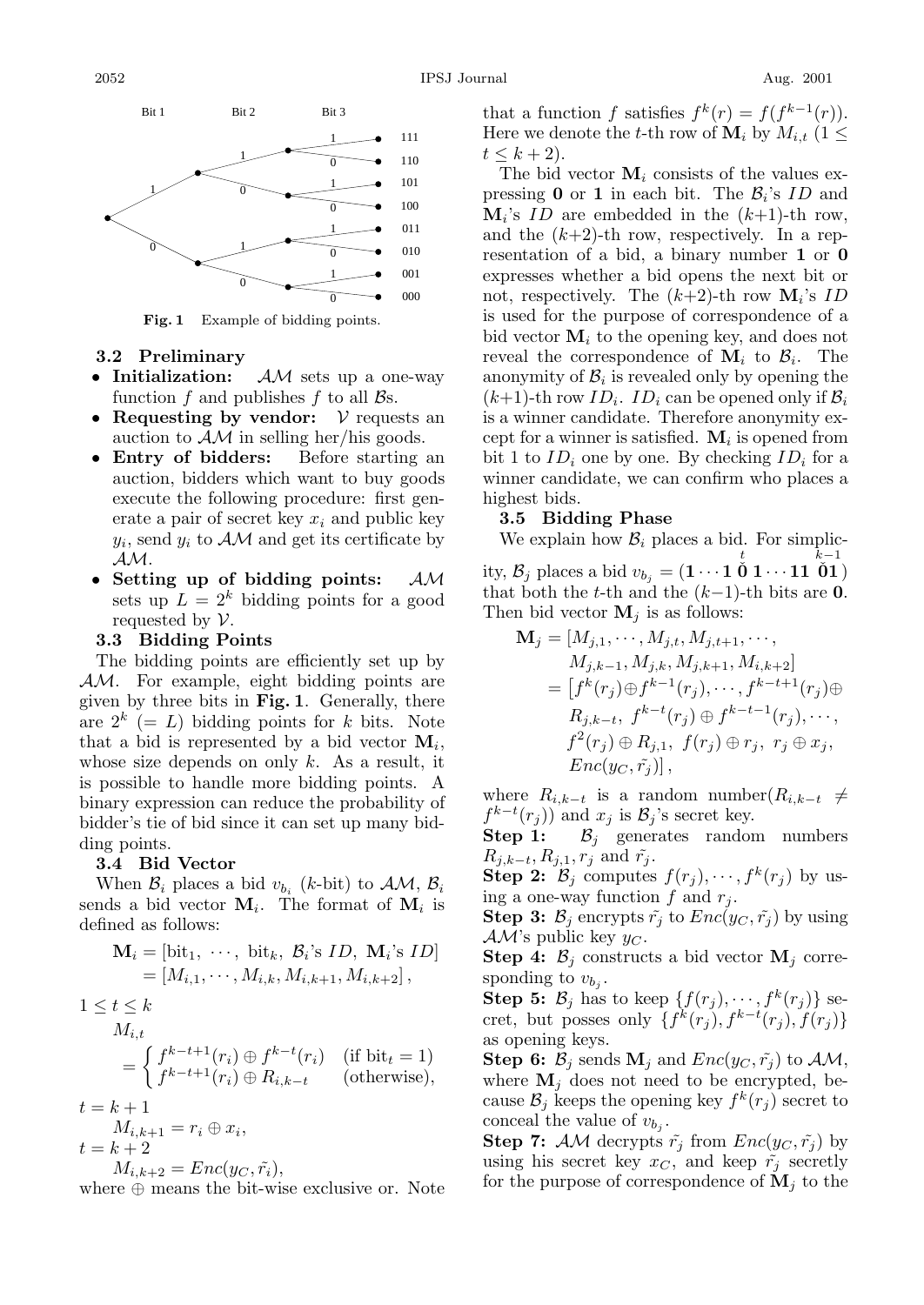

**Fig. 2** Opening example.

opening key.

Anonymity of the correspondence of a bidder to a bid is satisfied as long as opening keys are kept secret.

#### **3.6 Opening Phase**

This section presents the opening phase in our scheme. First AM publishes both each bid vector  $\mathbf{M}_i$  and each public key  $y_i$  for bidders on Internet. Note that nobody gets any information about the correspondence of a bid vector to a public key. For simplicity, we assume that a bid  $v_{b_j}$  for  $\mathcal{B}_j$  is the highest in this auction.

**Step 1:**  $\mathcal{B}_j$  sends the first opening key  $f^k(r_j)$ with  $Enc(y_C, \tilde{r}_j)$  to  $AM$ . AM corresponds  $f^{k}(r_{j})$  to  $\mathbf{M}_{j}$  by decrypting  $Enc(y_{C}, \tilde{r}_{j})$ . Then the bid vector  $M_j$  is opened till the t-th row corresponding to " $0$ ". Everybody can confirm **0** of t-th row in **M**<sub>j</sub> by checking  $f^{k-t+1}(r_j) \neq f(R_{j,k-t})$ . As a result, the only values  $f(R_{j,k-t})$ . As a result, the only values  $\{f^k(r_j), f^{k-1}(r_j), \cdots, f^{k-t+1}(r_j)\}$  are opened.<br>Note that the value  $f^{k-t}(r_j)$  is not opened. Note that the value  $f^{k-t}(r_j)$  is not opened.<br>Stop 2: Only biddees  $\mathcal{B}$ , whose hid vectors

**Step 2:** Only bidders  $\mathcal{B}_i$  whose bid vectors are opened to the higher bit send the next opening key as winner candidates (e.g.,  $M_3$  in Fig. 2).  $\mathcal{B}_j$ , a winner candidate, sends the second opening key  $f^{k-t}(r_j)$  with  $Enc(y_C, \tilde{r_j})$  to  $\mathcal{AM}$ . In the same way as **Step 1** this precedure can the same way as **Step 1**, this procedure continues till the last row. Note that  $\mathcal{B}_j$ 's secret key is not opened as long as  $\mathcal{B}_j$  keeps the final opening key  $r_j$  secret.

**Step 3:** Everybody can confirm that  $\mathcal{B}_j$  is the winner of bid vector  $M_i$  by checking a pair of public key  $y_j$  and the secret key  $x_j$ , which is revealed in the last row. Of course, after this auction a winner  $\mathcal{B}_i$  has to get another certificate of  $y'_j$  by changing  $x_j$  into  $x'_j$ .<br>3.7 Schemes Based on

# **3.7 Schemes Based on a Practical One-way Function**

We will present two examples of one-way function  $f$ , one is based on  $DLP^2$  and the other is based on a hash function.

**DLP:**  $AM$  selects a large prime p and  $g \in Z_n^*$ with prime order  $q$ . Then a one-way function



f is set to  $f(r) = g^r \pmod{p}$ . In this case,  $f^{2}(r) = g^{g^{r}}.$ 

**One-way hash function:** Let  $h(\cdot)$  be a cryptographically strong hash function such as  $SHA-1^{11}$  or  $MD5^{13}$ . Then a one-way function f is set to  $f(r) = h(r)$  in the same way as "*Pay-Word*<sup>"14)</sup>. In this case,  $f^{2}(r) = h(h(r)).$ 

#### **4. Security**

This section discusses security of our protocol.

# **4.1 Invalid Bid Vector**

We investigate that any invalid bid does not have an influence on the auction proceedings. **Figure 3** shows two types of invalid bid vector:

- $(1)$  a bidder  $\mathcal{B}_i$  does not embed her/his secret key into  $\mathcal{B}_i$ 's *ID* bit in a bid vector  $(Fig. 3-M_3),$
- ( 2 ) a bidder does not embed the proper opening key into a bid vector (Fig.  $3-M_4$ ).

First we discuss Case 1.  $M_i$  is  $B_i$ 's bid vector. Unless  $\mathcal{B}_3$  is a winner candidate, there is no problem:  $M_3$  is simply ignored. If  $\mathcal{B}_3$  is a winner candidate like Fig. 3, nobody can identify  $\mathcal{B}_3$  because  $\mathcal{B}_3$ 's secret key is not embedded in  $M_3$ . In such a case,  $M_3$  is simply removed from this auction as an invalid bid. In our protocol, a bid vector is opened from the highest bid. Therefore the auction proceedings may just continue except for an invalid bid vector.

Next we discuss Case 2. Both  $\mathcal{B}_1$  and  $\mathcal{B}_4$  are winner candidates except for  $\mathcal{B}_3$ . However, nobody can open the bit 4 of  $M_4$  since  $M_4$  is not embedded into the proper opening key in the 4-th bit. In such a case,  $M_4$  is also ignored. Therefore  $M_1$  is an only winner candidate. The opening phase continues except for  $M_3$  and  $M_4$ .

In our scheme, we cannot identify the invalid bidders in the same way as some  $works^{4},6,7,15,16,18$ . However our scheme has a feature that each bid vector of bidders is independently opened. Therefore even if an invalid bidder places a bid vector, the auction proceedings will be unaffected: all invalid bids are sim-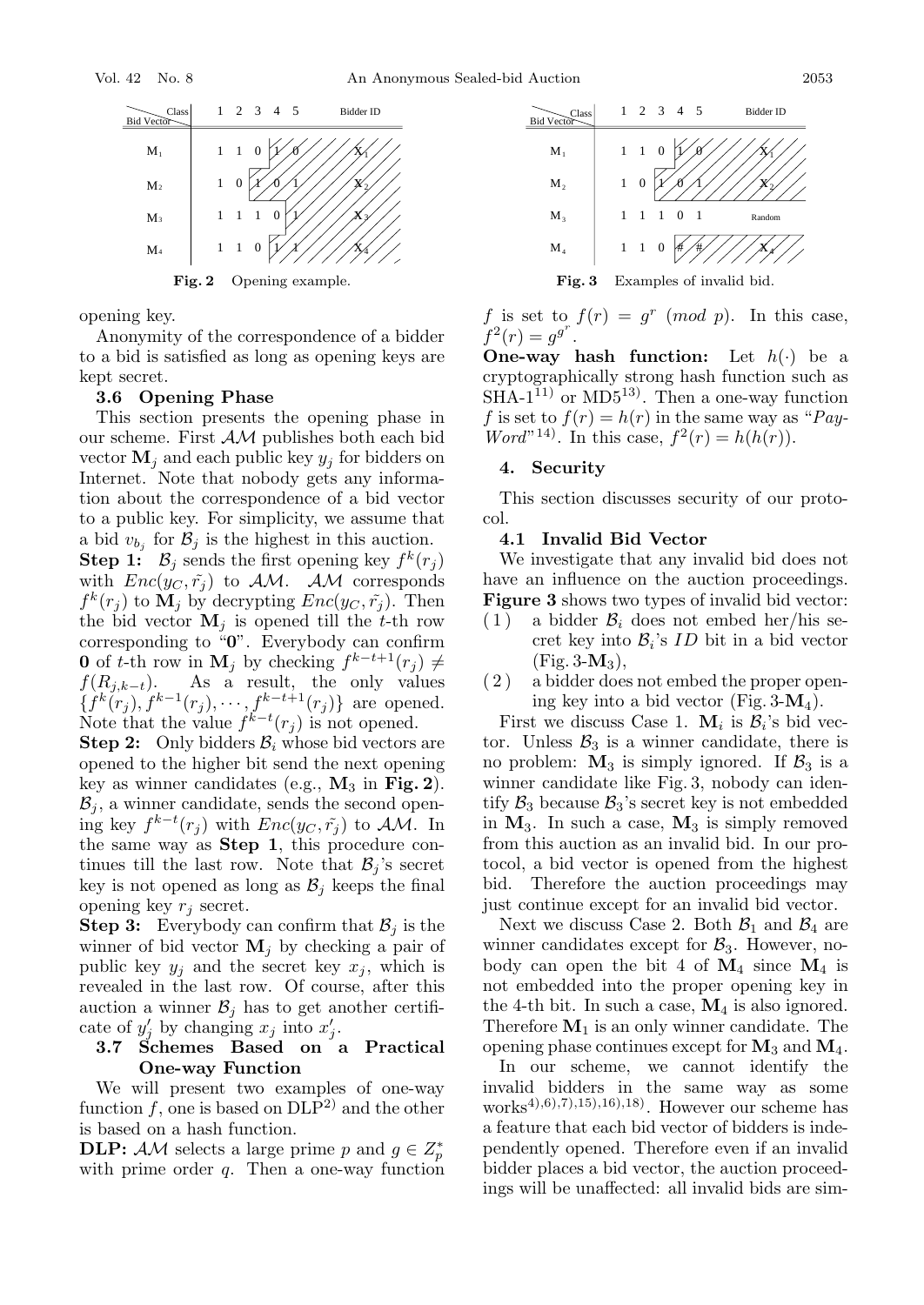

**Fig. 4** Bid manipulation.

ply ignored. So our scheme satisfies disturbing resistance, i.e., *robustness*.

# **4.2 Bid Manipulations**

We investigate the multiple bidding by a bidder  $\mathcal{B}_j$ , who wants to get goods in the lowest price available. For simplicity, let lowest price available.  ${M_{i,1}, M_{i,2}, M_{i,3}}$  be bid vectors of  $B_i$ . There are three cases in bid manipulations seen in **Fig. 4**, which expresses a part of binary tree in bids:

**Case 1** (Fig. 4-(a)): there are only  $\mathcal{B}_j$ 's bid vector  $\{M_{j,1}, M_{j,2} \text{ and } M_{j,3}\}\$  in higher trees (Tree 1).

**Case 2** (Fig. 4-(b)): there is only one of  $\mathcal{B}_i$ 's bid vector  $M_{j,1}$  in higher trees.

**Case 3** (Fig. 4-(c)): there is no  $\mathcal{B}_j$ 's bid vector but there are other bidder's bid vector  ${M_{i,1}, M_{i,2} \text{ and } M_{i,3}}$  in higher trees  $(i \neq j)$ .

In Case 1,  $\mathcal{B}_j$  can get goods in the lowest bid of  $M_{j,3}$  by canceling two bids of  $M_{j,1}$  and  $M_{i,2}$  presented in Ref. 9). But in both Case 2 and Case 3 it is impossible for  $\mathcal{B}_i$  to control the winning bid. To sum up, a bidder can control the winning bid only in Case 1. However such bid manipulations have a little influence on the auction proceedings since  $\mathcal{B}_j$  cannot necessarily get goods in the lower price than that of  $\mathcal{B}_i$   $(i \neq j)$ . Furthermore even if  $\mathcal{B}_j$  conducts the multiple bidding, this does not affect other bidders.

#### **4.3 Group Collusion**

We can treat a group collusion likewise. This is not a serious problem as we have described in Section 4.2.

# **5. Properties**

Our scheme satisfies the following properties:

- **Fair of bidders**—All bidders can look a proper polling on Internet.
- **Bid security**—Bid security means that:

1. Before the opening, a bid cannot be revealed. 2. Any bidder can check whether her/his bid is not forged. In our protocol, each row of a bid vector consists of two random numbers  $f(r_i) \oplus r_i$  and  $r_i \oplus r'_i$  by using<br>a one-way function f and a random numa one-way function  $f$  and a random number  $r_i$  and  $r'_i$ . As for the former,  $r_i$  is kept<br>secret as long as  $f(r_i)$  is not opened, whose secret as long as  $f(r_i)$  is not opened, whose security depends on f. As for the latter,  $r_i'$ is chosen randomly, and  $r_i$  is kept secret as<br>long as the port row is not enough. There long as the next row is not opened. Therefore the security also depends on  $f$ . The security on attacks of usingall row data in a bid vector also depends on  $f$ . On the other hand, the bidder  $B_i$  can easily notice  $B_i$ 's falsified bid since all bid vectors are opened on Internet.

- **Anonymity**—In our protocol, only a winner's secret key is revealed, which identifies the corresponding bidder. On the other hand, other secret keys are kept secret even after the opening phase. As a result, nobody (including  $AM$ ) can know the correspondence of a bidder to a bid except for a winner.
- **Validity of winning bids**—Since bid vectors are opened one by one from the higher bid, apparently a winning bid is the highest of all bids. Moreover the validity of a bid vector is easily checked by a one-way function and secret key.
- **Non-repudiation**—A winner  $B_i$  cannot deny her/his bid since  $\mathcal{B}_i$ 's secret key is revealed.
- **Robustness**—Our scheme has a feature that each bid is independently opened. Therefore if invalid bids are placed, the auction proceedings will be unaffected: invalid bids are simply ignored.
- **Entertainment**—English auction has a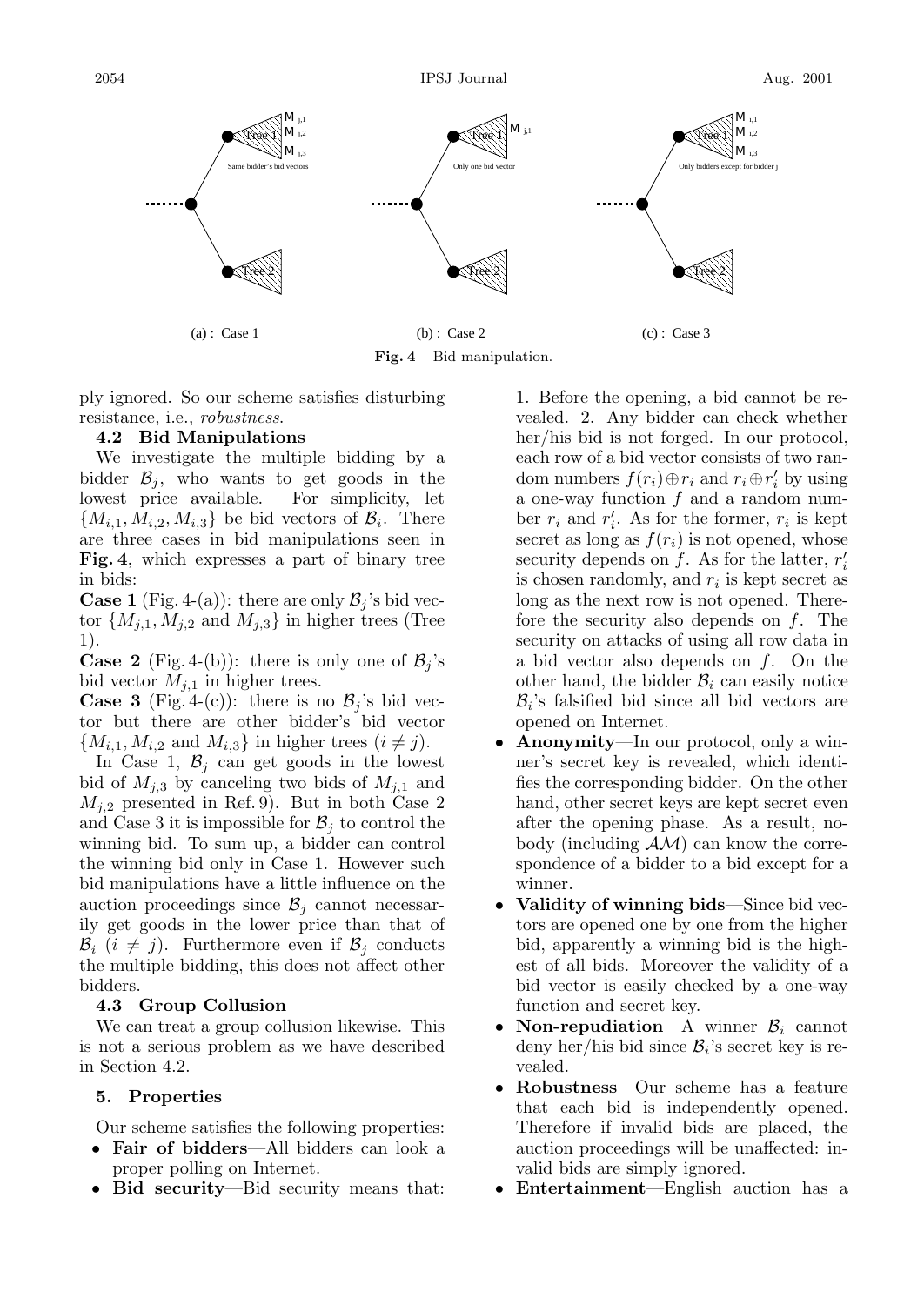**Table 1** Communication amount.

|                 | A bidder             |                       | Server        |         |
|-----------------|----------------------|-----------------------|---------------|---------|
|                 | Bidding              | Opening               | Opening       | #Server |
| Scheme $1^{10}$ | $1024 \log L + 2048$ |                       | $O(n \log L)$ |         |
| Scheme $2^{1}$  | $1024 \log L + 160$  |                       | $O(n \log L)$ |         |
| DLP.            | $1024 \log L + 1024$ | $1024(2-\frac{1}{7})$ |               |         |
| Hash            | $160 \log L + 160$   | 160                   |               |         |

feature of entertainment that it does not only decide a winner but also pleases all participants until the winner is decided. In our scheme, we introduce a feature of entertainment to the opening phase by decreasing winner candidates one by one, which looks like a winner-decision process in lottery tickets. Since we aim at a feature of entertainment, our protocol reveals only part of distribution of bids. However our protocol does not reveal the whole distribution of bids though the schemes<sup>3 $(5,5)$ , $(8)$ , $(9)$  do, and</sup> what is still better, satisfies anonymity.

#### **6. Performance**

In this section, we compare our scheme with two previous schemes<sup>1),10</sup> from the viewpoint of communication and computation amounts, which are shown in **Table 1** and **Table 2**. Here let the number of bidding points and bidders be  $L = 2^k$  and n, respectively. We assume a one-way function  $f$  to be DLP (1024-bit) or a 160-bit output one-way hash function, whose output size is denoted by  $|f|$ .

First we examine the communication amount in Table 1. As for the communication amount in the bidding phase, if we use DLP as a oneway function, the communication amount of our scheme is as efficient as that of the previous schemes. On the other hand, if we use a oneway hash function, the communication amount of our scheme is more efficient than previous schemes. As for the communication amount in the opening phase, the communication between  $\mathcal{B}_i$  and  $\mathcal{A}$  is required since we aim at a feature of entertainment. But we will see in Table 1 that the communication amount in the opening phase is negligible small. For simplicity, we assume that there are  $n/2<sup>t</sup>$  bidders in each branch of bit  $t$  on the average, and that each bidder sends an opening key in the probability 1/2. Therefore the communication amount for a bidder in the opening is on the average:

$$
\frac{1}{n} \cdot |f| \sum_{t=0}^{k} \frac{n}{2^t} = |f| \left( 2 - \frac{1}{2^k} \right) = |f| \left( 2 - \frac{1}{L} \right)
$$

**Table 2** Computation amount

|                 | A bidder    | Server (AM)   |
|-----------------|-------------|---------------|
|                 | Bidding     | Opening       |
| Scheme $1^{10}$ | $O(\log L)$ | $O(n \log L)$ |
| Scheme $2^{1}$  | $O(\log L)$ | $O(n \log L)$ |
| $DLP/Hash^*$    | $O(\log L)$ | O(n)          |

∗Both computation order (DLP, hash) is the same but the unit of computation time is different between hash and DLP. Hash computation is much more efficient.

Both previous schemes have the communication amount between two servers, while our scheme does not have such a communication for a single server.

Next we discuss the computation amount in Table 2. As for the bidding computation, if we use DLP scheme, the communication amount of our scheme is as efficient as that of the previous schemes: all schemes can be conducted in polynomial time of  $k$ . Two previous schemes are based on a modular multiplication. Therefore our hash scheme is much more efficient. On the other hand, our computation order for a server is on the average:

$$
O\left(\sum_{t=0}^k \frac{n}{2^t}\right) = O\left(n(2 - \frac{1}{2^k})\right) \simeq O(n),
$$
  

$$
(0 \le 2 - 1/2^k \le 2).
$$

Even if the more number of  $k$  is set up, the computation amount for a server depends on only  $n$ . Note that the computation amount in the opening phase is much more efficient if our scheme uses a one-way hash function.

#### **7. Conclusion**

We have proposed an anonymous auction scheme with a single AM. Our scheme realizes the following features:

- **Perfect anonymity:** Nobody can identify a bidder from her/his bid except for a winningbid with low computational and low round complexity even after the opening phase.
- **Efficient bidding points:** For  $2^k$  bidding points, the size of the representation of bids is reduced to just  $k$  by using binary trees.